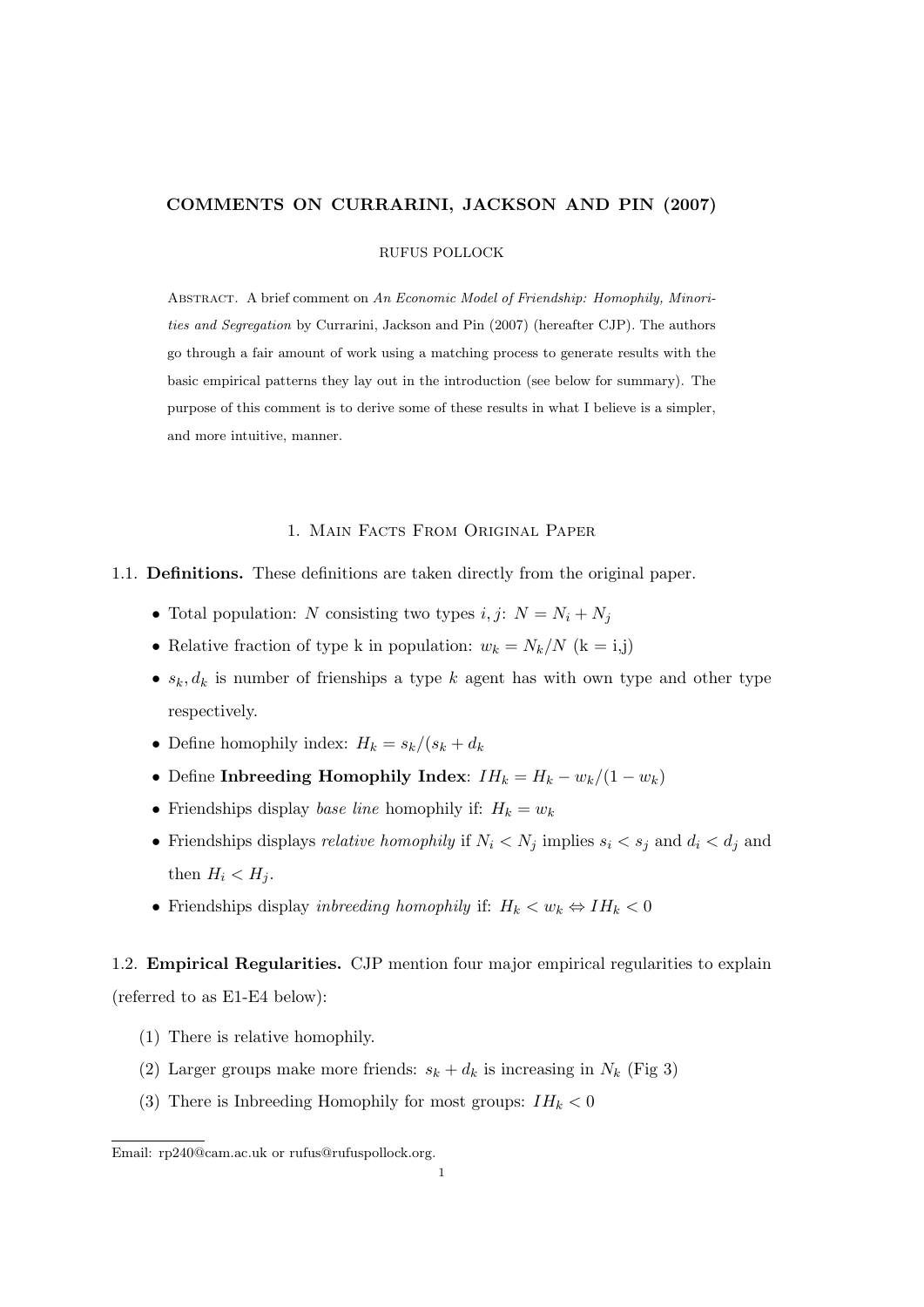#### 2 RUFUS POLLOCK

(4) Inbreeding homophily is hump-shaped (inverse u-shaped) as a function of population share, formally:  $IH_k$  is increasing then decreasing as a function of  $w_k$  (or even more formally ...). (Fig 4).

### 2. Re-Deriving Results

In this section I proceed to derive most of these empirical regularities but using what I believe is a simpler and more intuitive framework than that used in CJP.

Assume that probability  $p_s$ ,  $p_d$  be probability you make friends with your own type and other type respectively (common across groups – if you want we can generalise to have it not common but it adds little).

ASIDE: If you want microfoundations for this assume that there is a constant cost c of making friends and that the value of a friendship with ith person in own group/other group respectively is a random variable  $X_s^i, X_d^i$ . Whenever you meet someone you both know this value and you make friends if  $X_y^i < c$  ( $y \in s, d$ ). NB: (a) this could be other way round: constant value and random costs or even both ... (b) we can easily generalise to diminishing returns (implemented here as increasing costs ...). Then:

(Expected) number of friends of own type =  $s_i = N_i p_s = N w_i p_s$ 

(Expected) number of friends of other type =  $d_i = N_j p_d = N w_j p_d$ 

This immediately gives that  $N_i < N_j$  implies  $s_i < s_j, d_i < d_j$  (E1). Let total number of (expected) friends be  $M_i = s_i + d_i$ . Then, noting that  $w_j = 1 - w_i$ 

$$
M_i = s_i + d_i = Nw_i p_s + Nw_j p_d = N(w_i (p_s - p_d) + p_d)
$$

This is increasing in  $w_i$  and we have E2.

Turning to the Homophily index we have using  $w_j = 1 - w_i$ :

$$
H_i = \frac{s_i}{s_i + d_i} = \frac{N_i p_s}{(N_i p_s + N_j p_d)} = \frac{w_i p_s}{w_i p_s + w_j p_d} = \frac{w_i p_s}{w_i (p_s - p_d) + p_d}
$$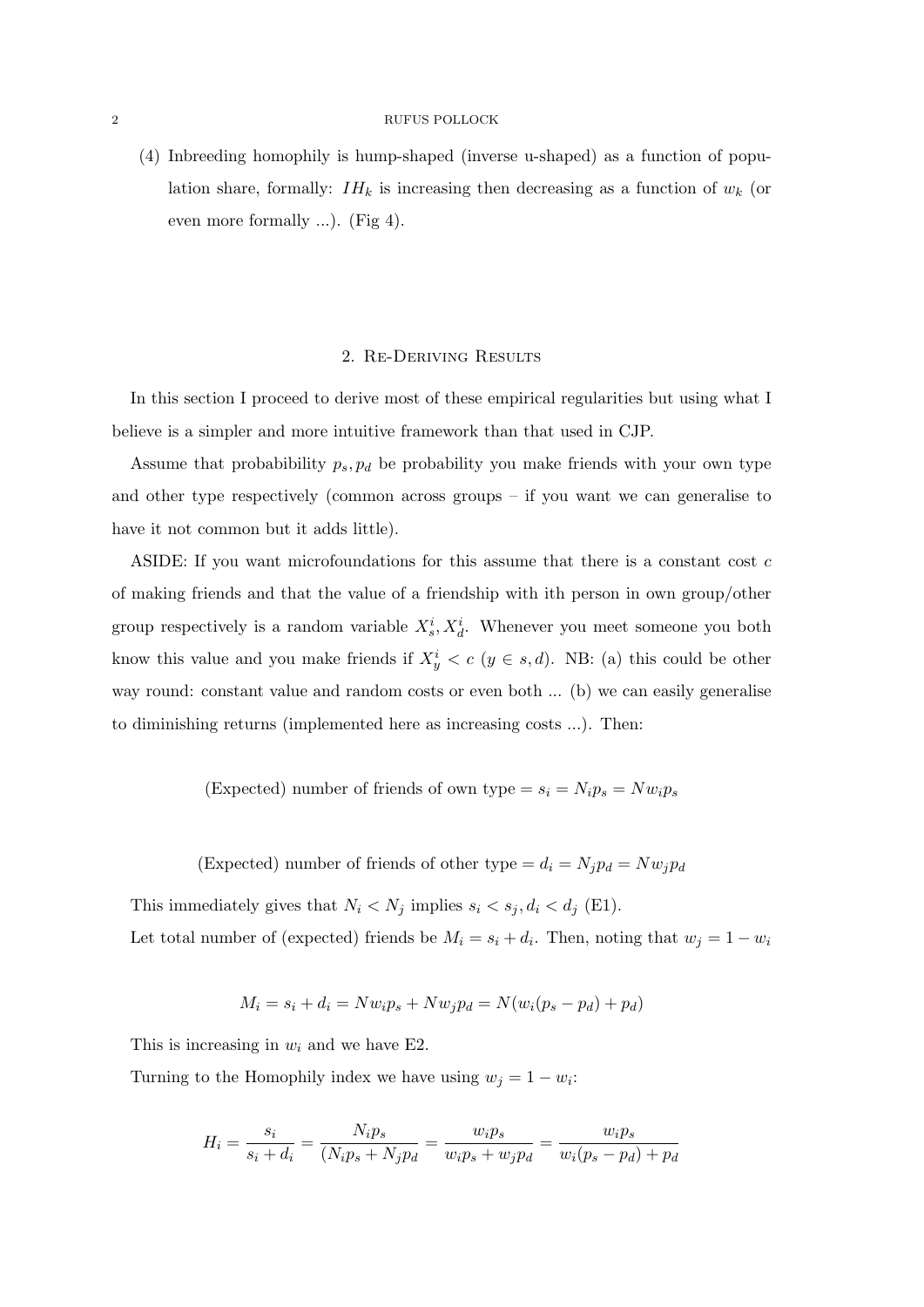This is clearly increasing in  $w_i$  which is equivalent, for fixed total population  $N$ , to increasing in  $N_i$ . Hence we have demonstrated the last requirement for relative homophily and have deduced all of E2. Finally let's turn to inbreeding homophily:

$$
IH_i = \frac{H_i - w_i}{1 - w_i} = \frac{H_i - w_i}{w_j}
$$

Substituting for  $H_i$  and rearranging gives:

$$
IH_i = \frac{w_i(p_s w_j) - w_i w_j p_d}{w_j(w_i(p_s - p_d) + p_d)} = \frac{w_i(p_s - p_d)}{w_i(p_s - p_d) + p_d}
$$

Thus if  $p_s < p_d$  (i.e. there is any preference for own group friends) then  $IH_i < 0$  and we have empirical regularity  $3$  – inbreeding homophily.

In terms of the shape of  $IH_i$  as a function of proportional group size,  $w_i$ , we do not get an exact fit with the empirical data. Here  $IH_i$  grows initially but then flattens out but does not actually go down – the empirical pattern is that  $IH_i$  is 'hump-shaped', i.e. initially increasing and then eventually decreasing. This is again similar to the results in the paper which derive the initially increasing effect but not the downward sloping effect.

### 3. Further Remarks

One obvious away to obtain this downward sloping impact would be to modify the model to introduce diminishing returns – modelled here most easily as increase in the (opportunity) cost of making friends. Further numerical experimentation (see inline python file below) as well as analytical calculations indicate that introducing simple diminishing returns to frienship does not make the  $IH_i$  curve downward sloping – though it does make the model and the other results more realistic.

Here simple diminishing returns mean diminishing returns to friendship which are commmon across types (i.e. diminishing returns operate at the level of the total number of friends with no distinction by type). The obvious next step would be to allow different diminishing returns functions for friend types individually – this is equivalent (in some sense) to having a taste for variety in friendship. While not yet fully investigated the results so far suggest that this would be able to generate some degree of downward slope in the IH curve.